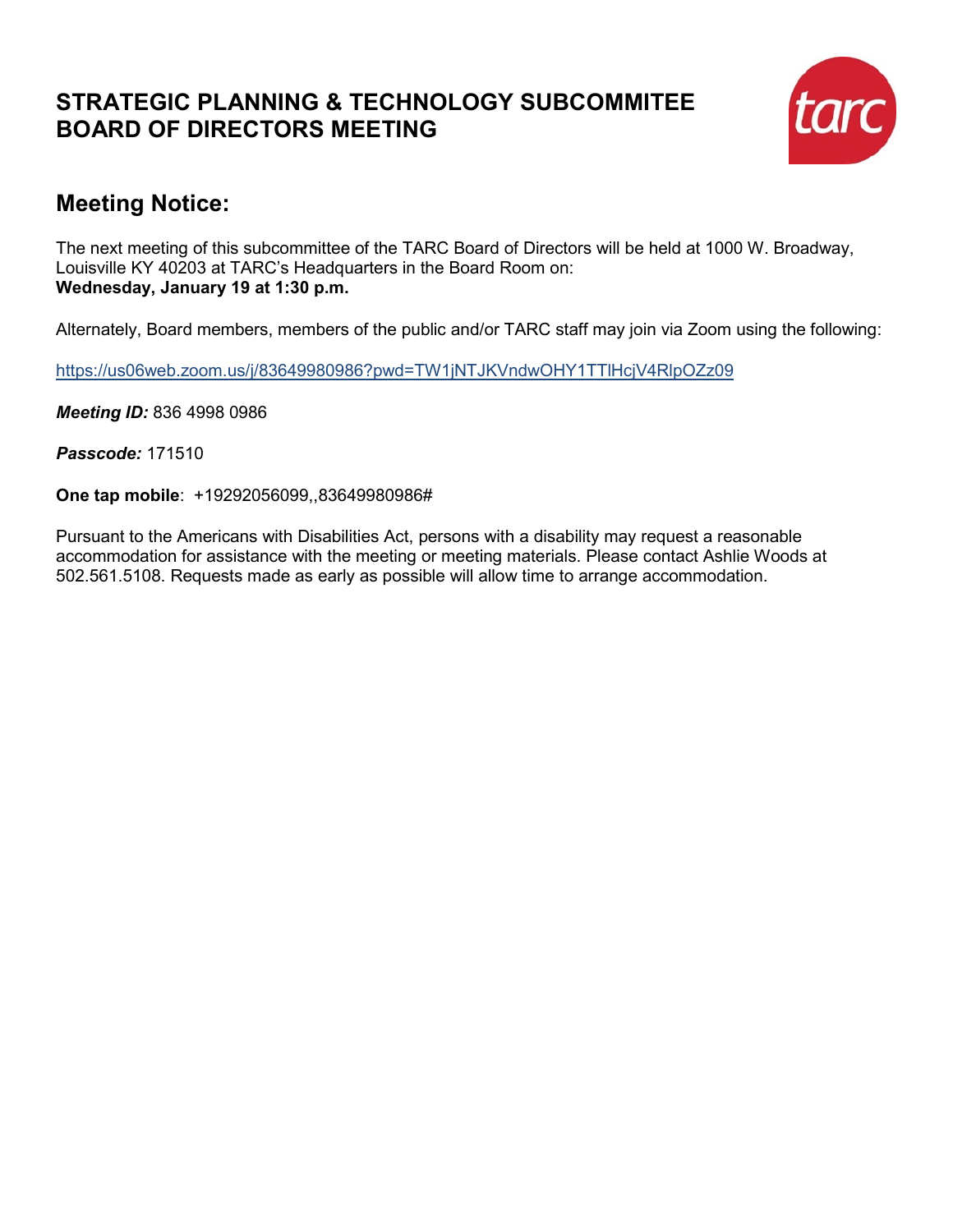# **STRATEGIC PLANNING & TECHNOLOGY SUBCOMMITEE BOARD OF DIRECTORS MEETING**

# tarc

# **Agenda**

| I. Call to Order                                                                                                                              | 1:30          |
|-----------------------------------------------------------------------------------------------------------------------------------------------|---------------|
| II. Presentation and Discussion<br>Strategic Outcomes Roadmap and Performance Scorecard<br>$\bullet$<br>Presented by Ehren Bingaman, Transpro | $1:35 - 1:50$ |
| III. Open Discussion                                                                                                                          | $1:50 - 2:15$ |
| IV. Proposed Agenda Items/Next Meeting Date                                                                                                   | $2:15 - 2:25$ |
| V. Adjourn                                                                                                                                    | 2:30          |